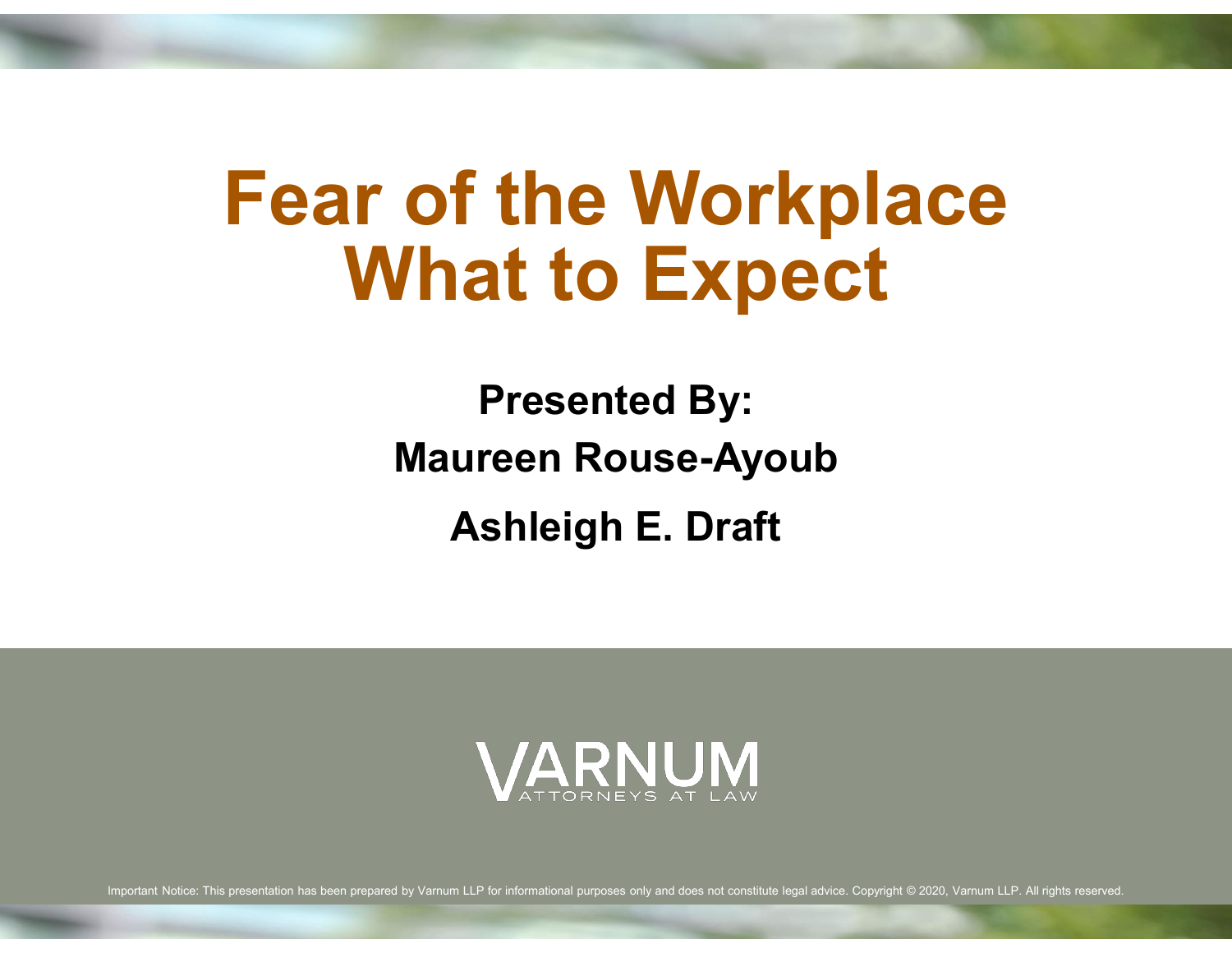## **Employee Anxiety**

▪Contracting the Virus

▪Exposing Family Members to the Virus

▪- Violation of Stay-At-Home Orders

▪ School Closures

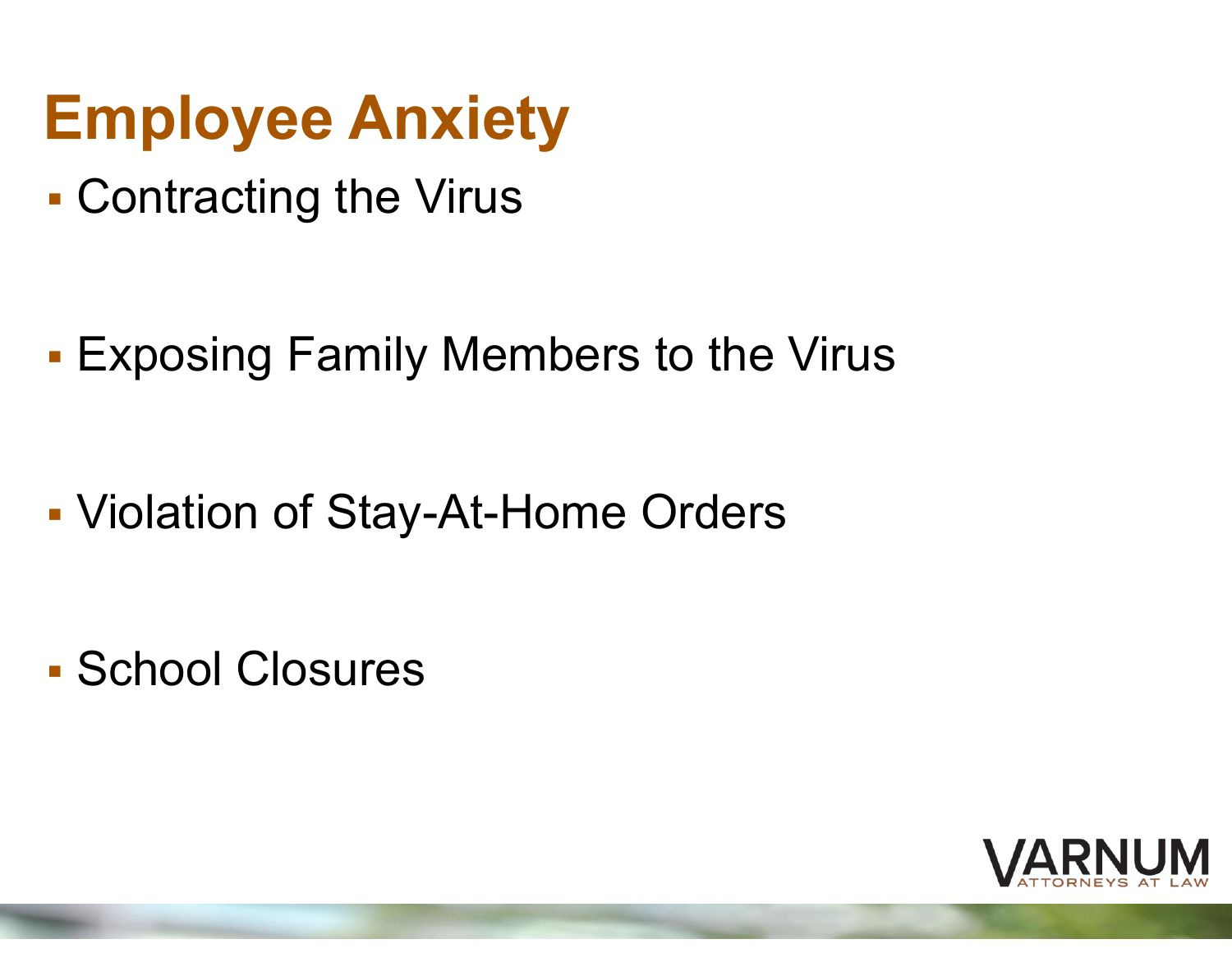### **Employer Concerns**

▪Providing a Safe Workplace

▪Compliance with Ever Changing Safety Guidance

▪Staffing Concerns

▪Unemployment Claims

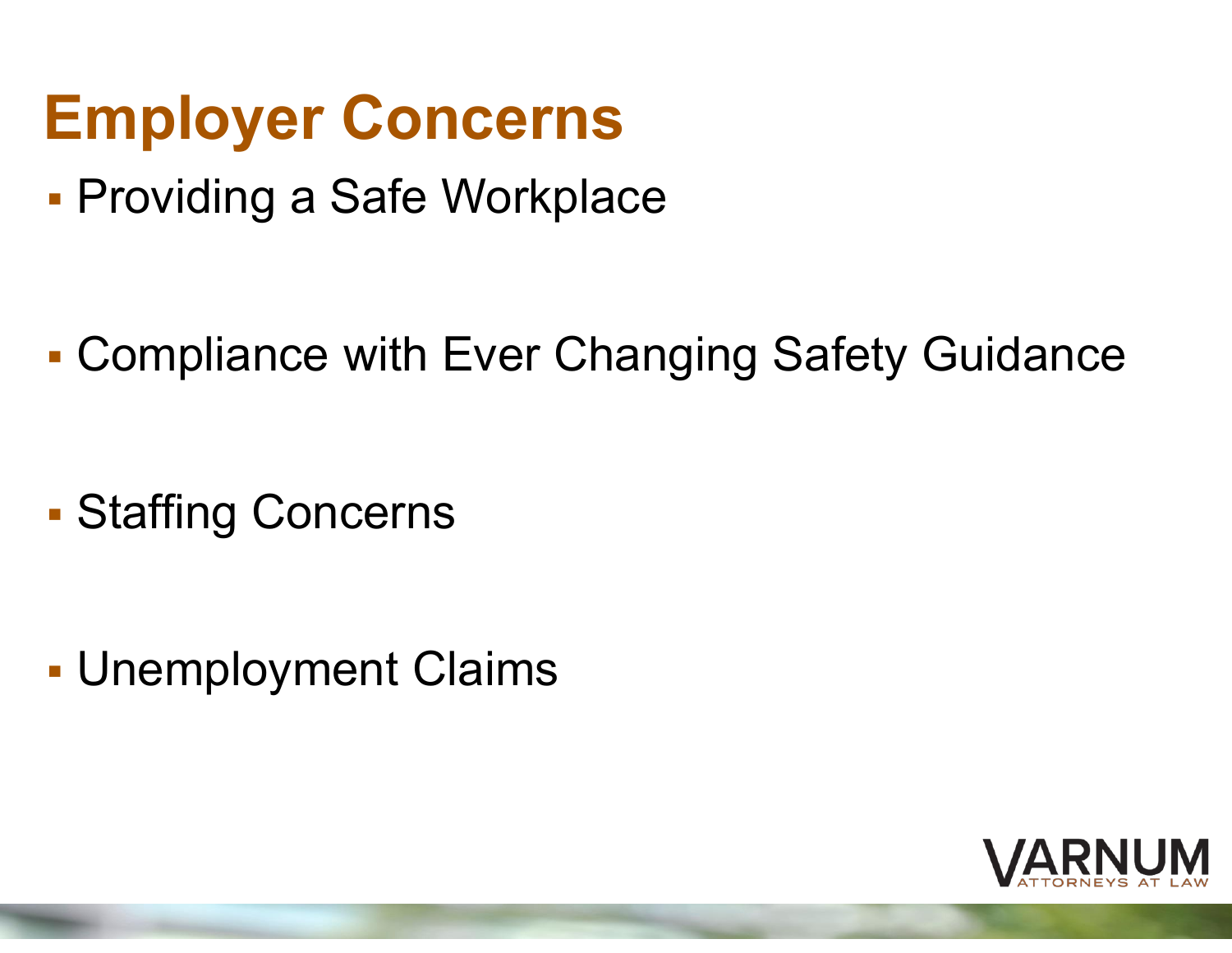# **Changing Legal Landscape**

- **Missouri** – The Rural Community Workers Alliance and an unnamed worker have filed a lawsuit against Smithfield Foods, Inc., and Smithfield Fresh Meats Corp., alleging that despite "the horrific situation facing many of its employees around the country and abundantly clear guidance from the [CDC] and state public health officials," the giant, very profitable meat producer continues to operate its plant in Milan, Missouri, in a way that helps spread COVID -19.
- **Illinois** – Wrongful Death action filed against Wal -Mart alleging employer failed to take precautions to protect employee from contracting the virus at work.
- **Texas** – Civil suit alleging wrongful discharge in violation of public policy (retaliation) for refusing to work onsite in violation of local Shelter in Place Order.
- **Workers Compensation Claims**

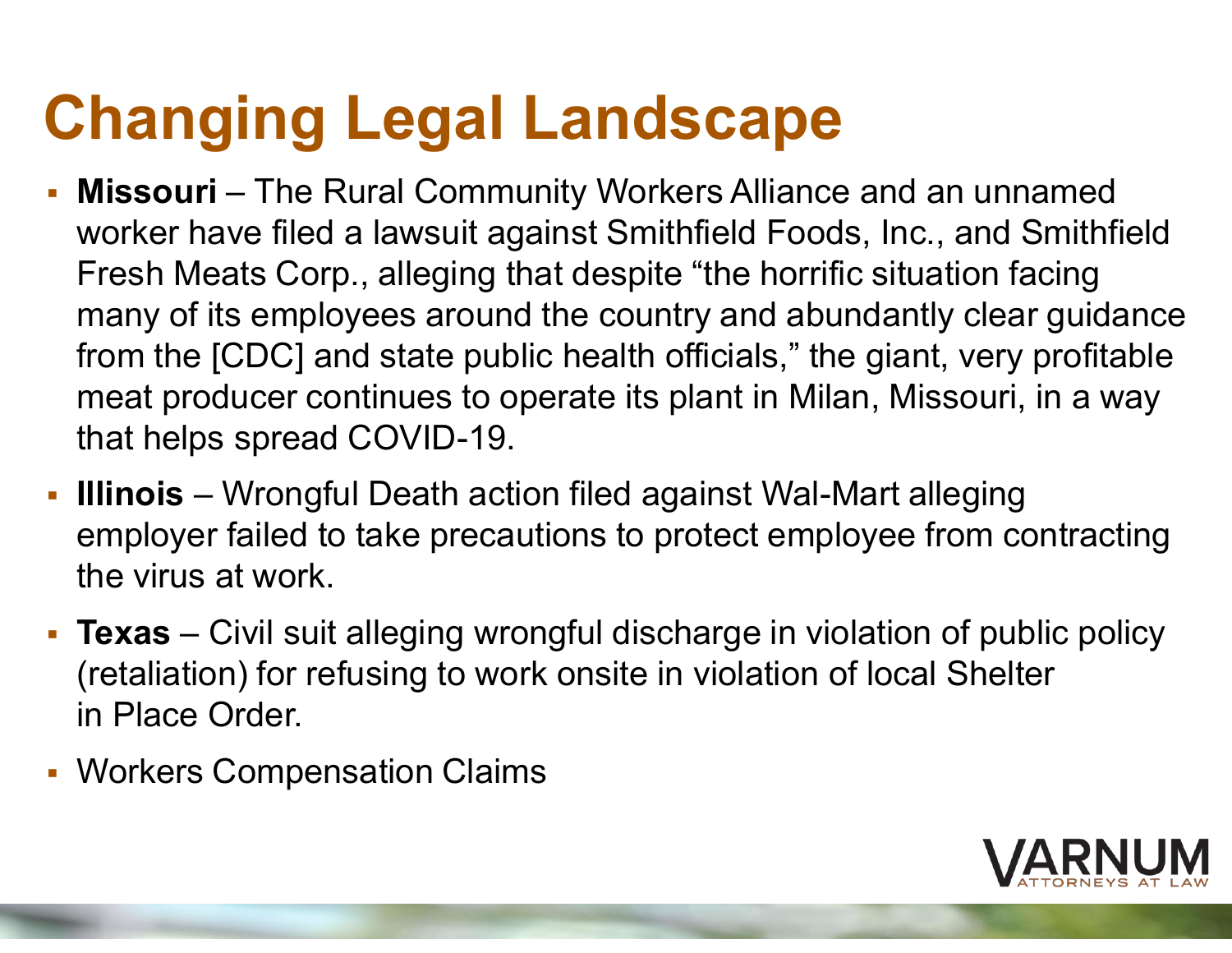## **Managing Leaves of Absence**

- **Paid Leave** 
	- Emergency Paid Sick Leave Act (EPSLA)
	- Expanded Family and Medical Emergency Leave Act (EFMLEA)
	- Short Term Disability
	- ‒ State Paid Sick Leave
	- Existing Paid Time Off Policies

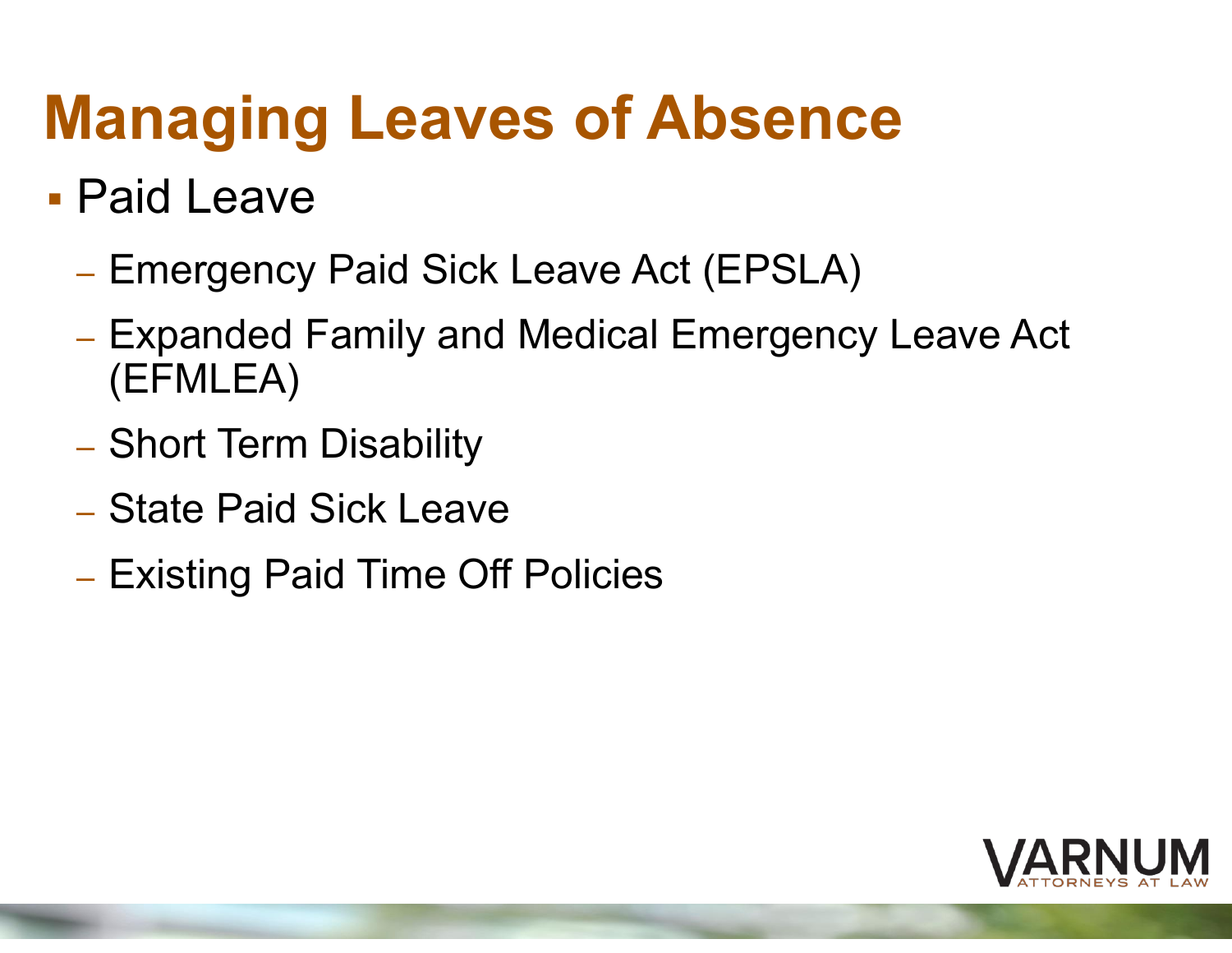# **Managing Leaves of Absence (Cont.)**

- ▪Unpaid Leaves of Absence
- **Americans with Disabilities Act**
- ▪State Disability Statutes
- $\blacksquare$  FMLA
- ▪Existing Unpaid Leave Policies

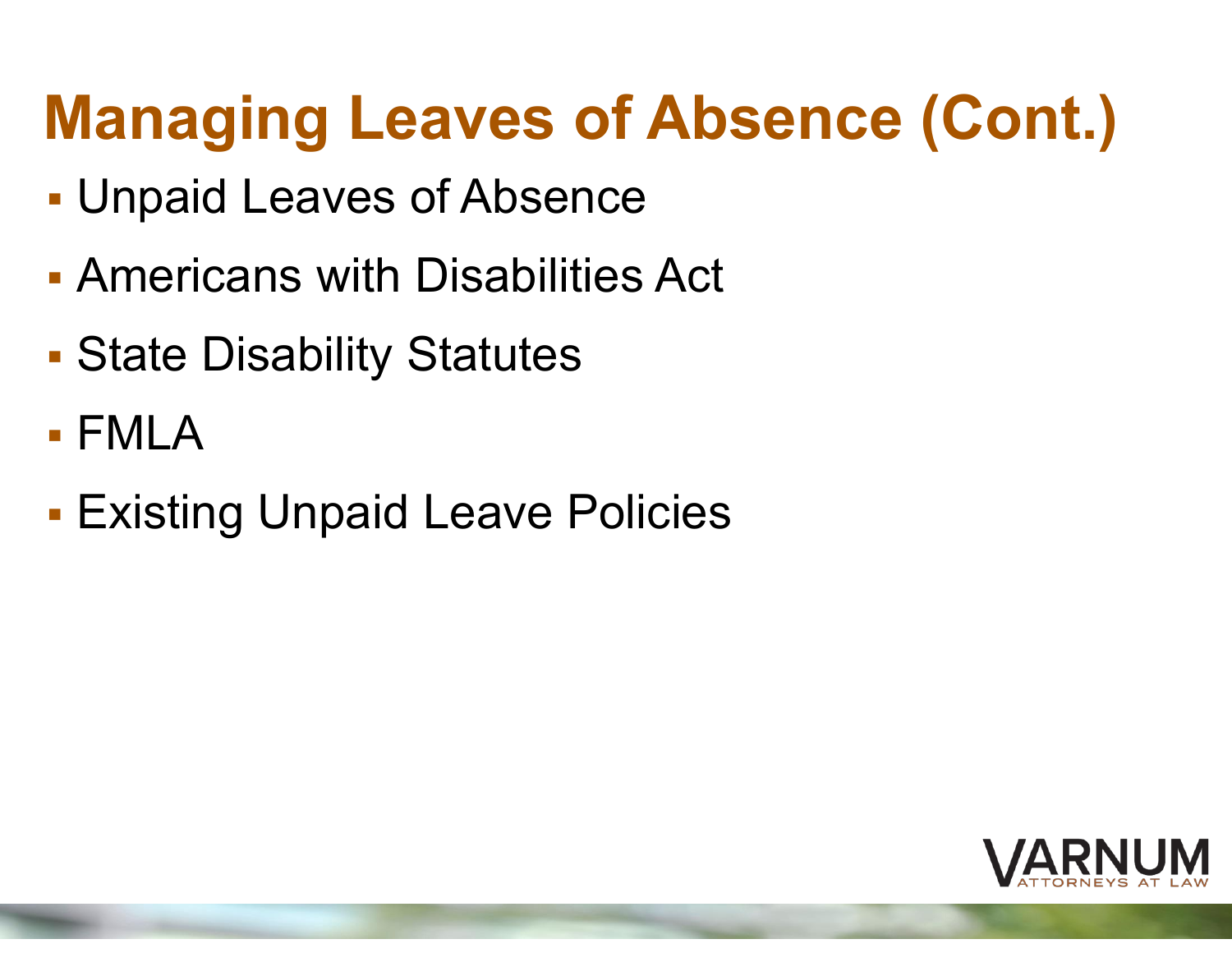## **EPSLA and EFMLEA Analysis**

Employee states He/She cannot report to work:

- 1. Can the employee work from home?
	- ➢ **Yes** –– Not eligible for EPSLA or EFMLEA
	- ➢ **No** → Move to Question 2
- 2. Does employer employ 500 or more U.S. based employees?
	- ➢ **Yes** → Not eligible for EPSLA or EFMLEA (see question 5)
	- ➢ **No** → Move to Question 3

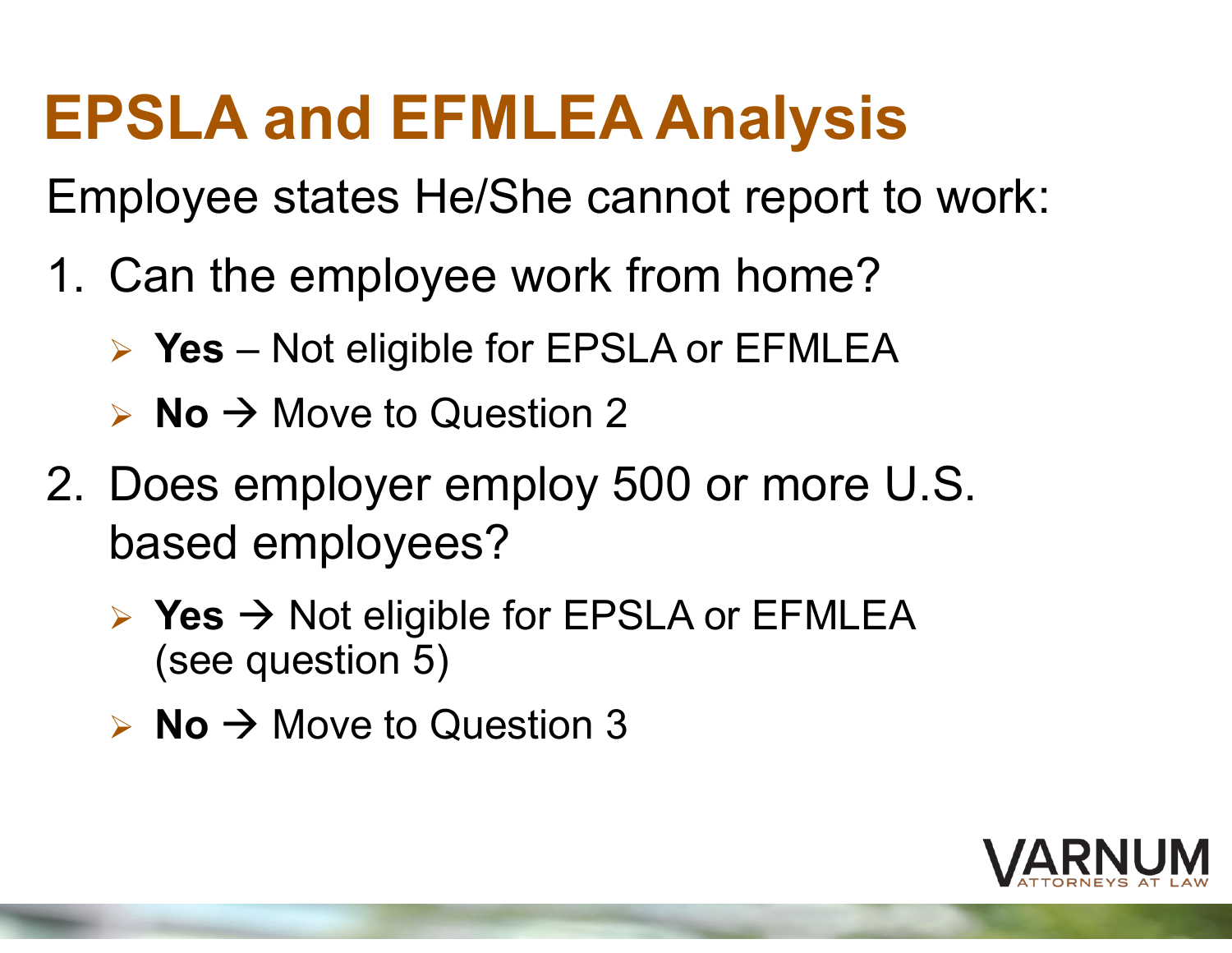# **EPSLA and EFMLEA Analysis (Cont.)**

- 3. Is the employee excluded from EPSLA/EFMLEA benefits as a health care provider or a first responder?
	- ➢ **Yes** → Not eligible for EPSLA or EFMLEA move to Question 5
	- ➢ **No** → Move to Question 4

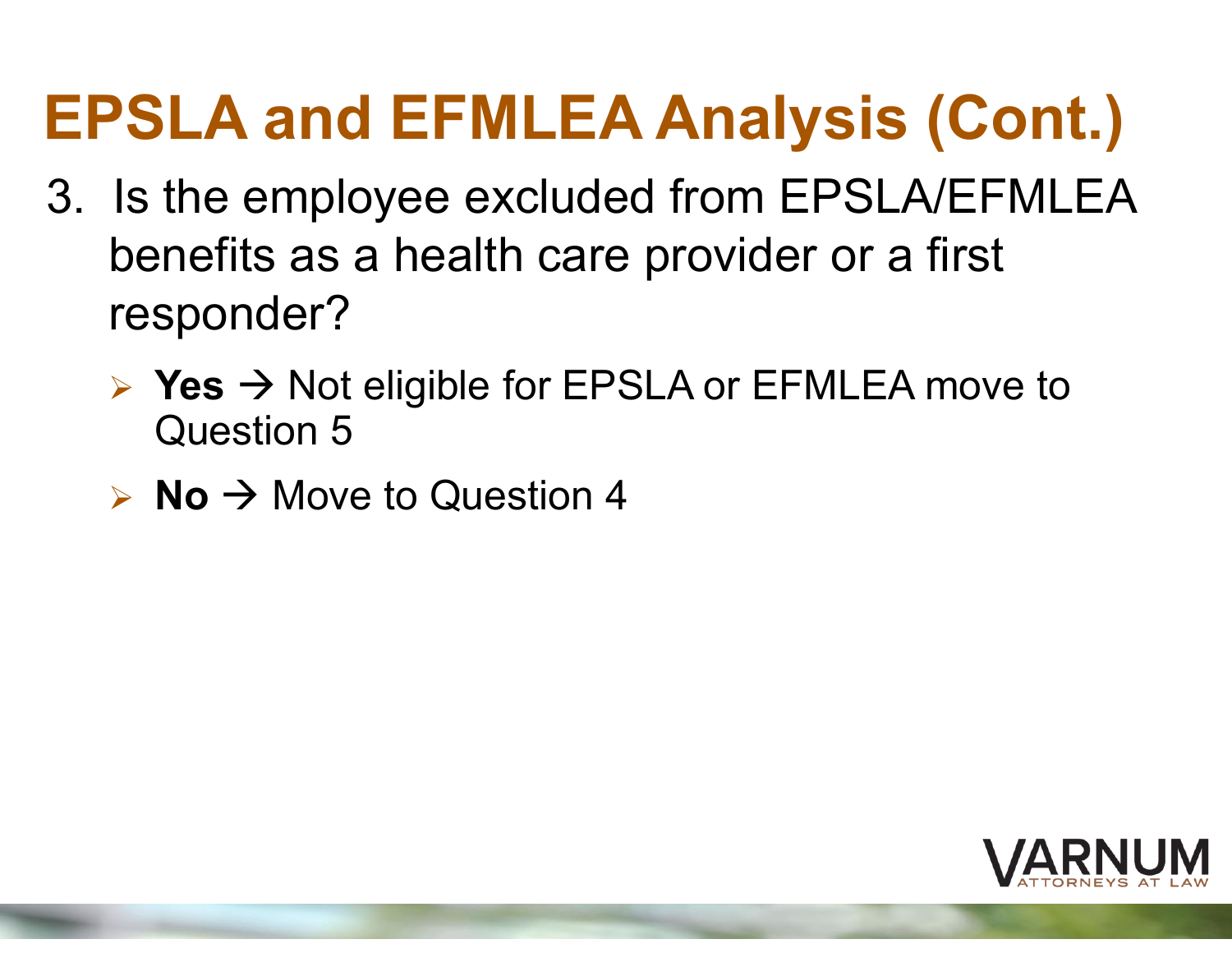# **EPSLA and EFMLEA Analysis (Cont.)**

- 4. Does the employee meet one of the Six FFCRA qualifying reasons for leave?
	- a) Employee is subject to Federal, State or local quarantine or isolation order related to COVID -19 (May not include state or local stay -home orders)
	- b) Employee is advised by a health care professional to self-quarantine due to concerns related to COVID -19;
	- c) Employee is experiencing symptoms of COVID-19 and seeking medical diagnosis;
	- d) Employee is caring for an individual subject to Federal, State or local quarantine or isolation order or by direction of health care professional;
	- e) Employee is caring for a child because of school or childcare facility closure related to COVID -19; or
	- f) Employee is experiencing any other substantially similar condition specified by the U.S. Department of Health and Human Services.

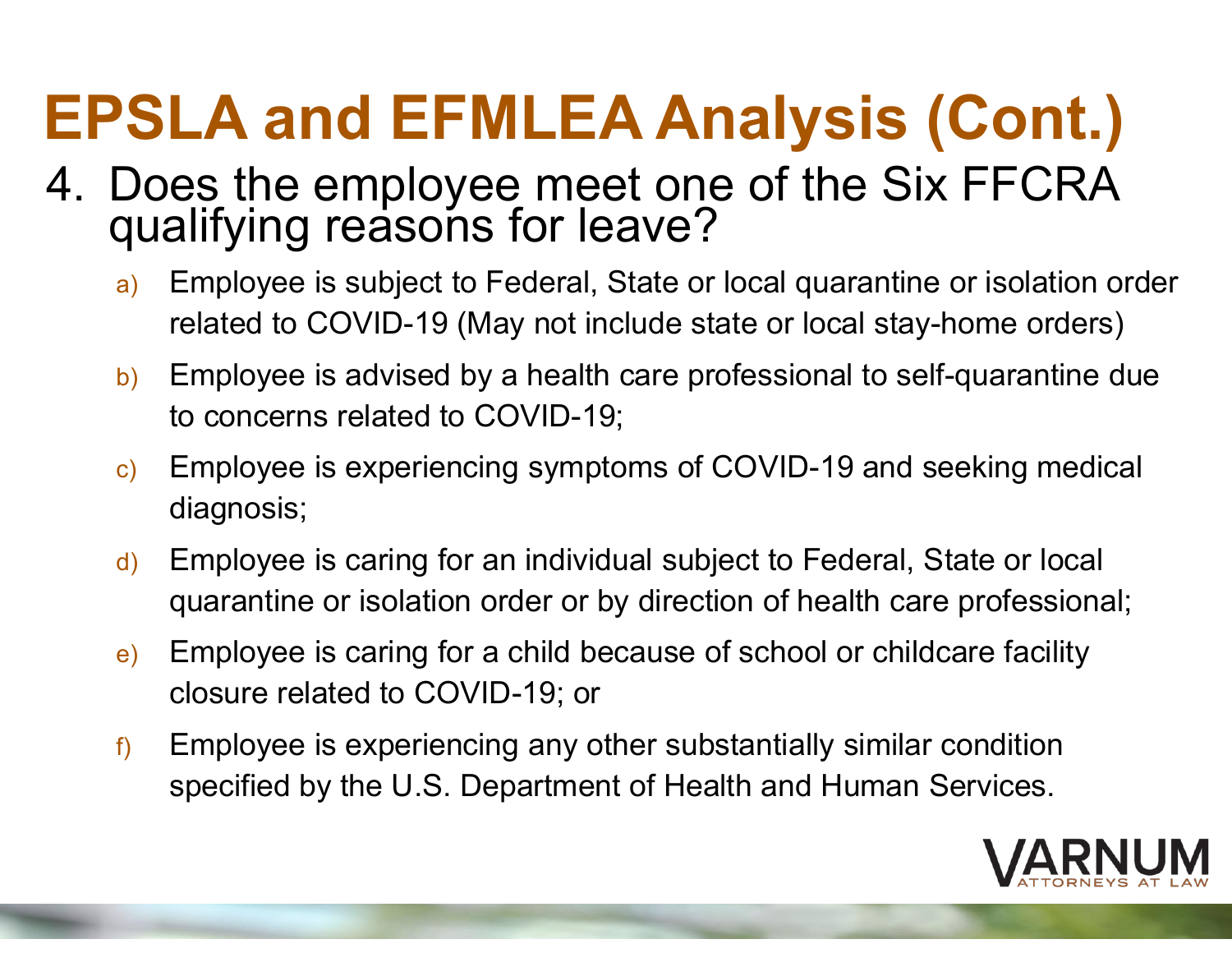# **EPSLA and EFMLEA Analysis (Cont.)**

- $\triangleright$  Yes  $\rightarrow$  Full time employees eligible for up to 80 hours of paid EPSLA for reasons a –f. Compensation is subject to statutory cap.
- ➢ If leave is for reason (e and the state of the – school closure) and employee has worked at least 30 days, employee is eligible for 2 weeks of unpaid leave and up to 10 additional weeks of partially paid leave.
- $\triangleright$  No qualifying reason  $\rightarrow$  Move to Question 5
	- ➢ Examples on non -qualifying reasons:
		- $\triangleright$  Live with elderly parents
		- ➢ Heart Condition/Asthma/Diabetic
		- ➢ Immunocompromised
		- ➢ Pregnancy
		- ➢ Age

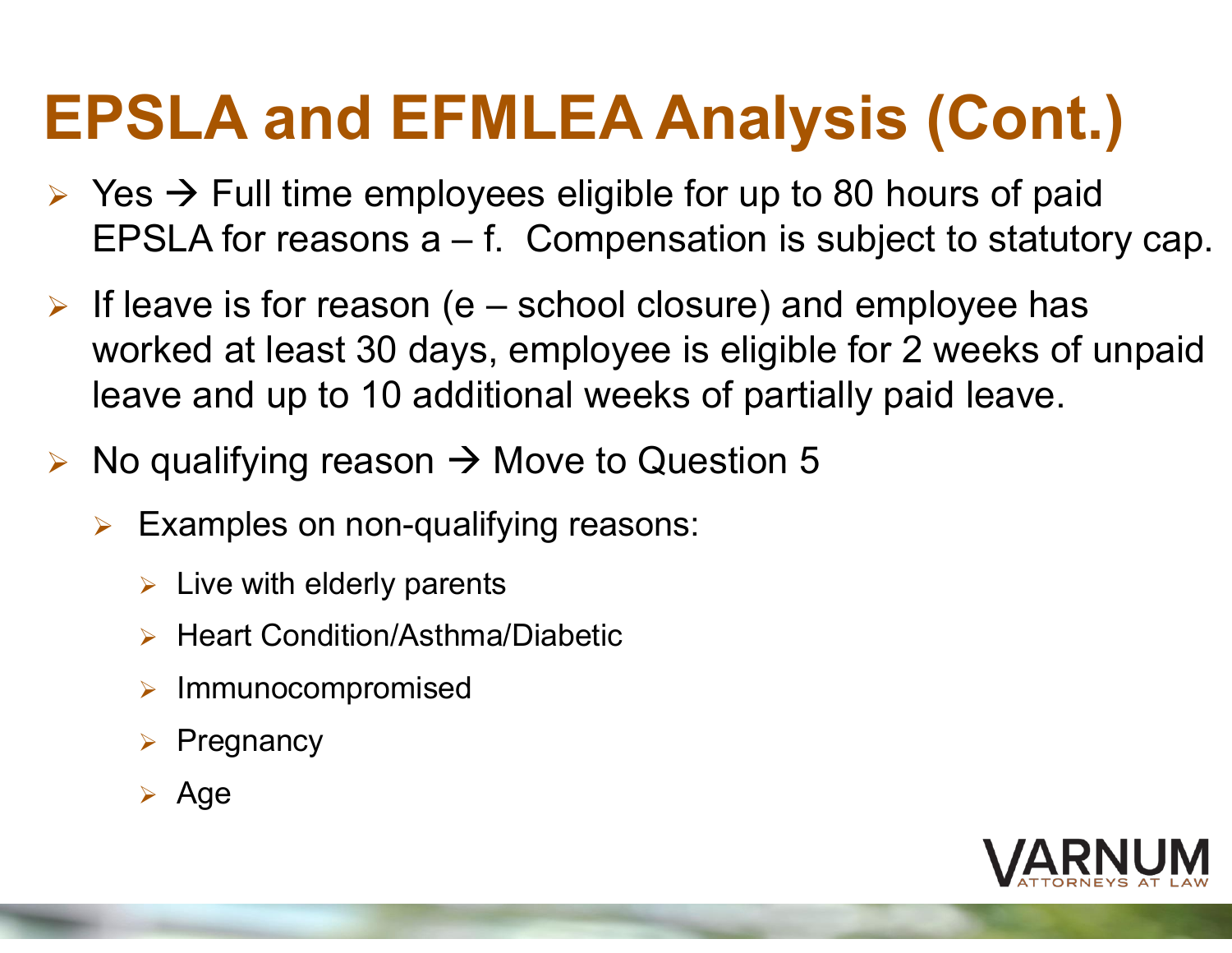## **Special Expanded Benefits**

- 5. Does the employee qualify for special expanded benefits under Federal, State or Local order?
	- ➢ Pandemic Unemployment Assistance (PUA) provides a weekly federal benefit for employees that do not qualify for state unemployment benefits and who certify under penalty of perjury that they are able to work and available to work but are unemployed or partially unemployed because:
		- 1. The individual has been diagnosed with COVID -19 or is experiencing symptoms of COVID -19 and is seeking a medical diagnosis.
		- 2. A member of the individual's household has been diagnosed with COVID -19.
		- 3. The individual is providing care for a family member or a member of the individual's household who has been diagnosed with COVID -19.
		- 4. A child or other person in the household for which the individual has primary caregiving responsibility is unable to attend school or another facility that is closed as a direct result of the COVID -19 public health emergency and such school or facility care is required for the individual to work.
		- 5. The individual is unable to reach the place of employment because of a quarantine imposed as a direct result of the COVID -19 public health emergency.

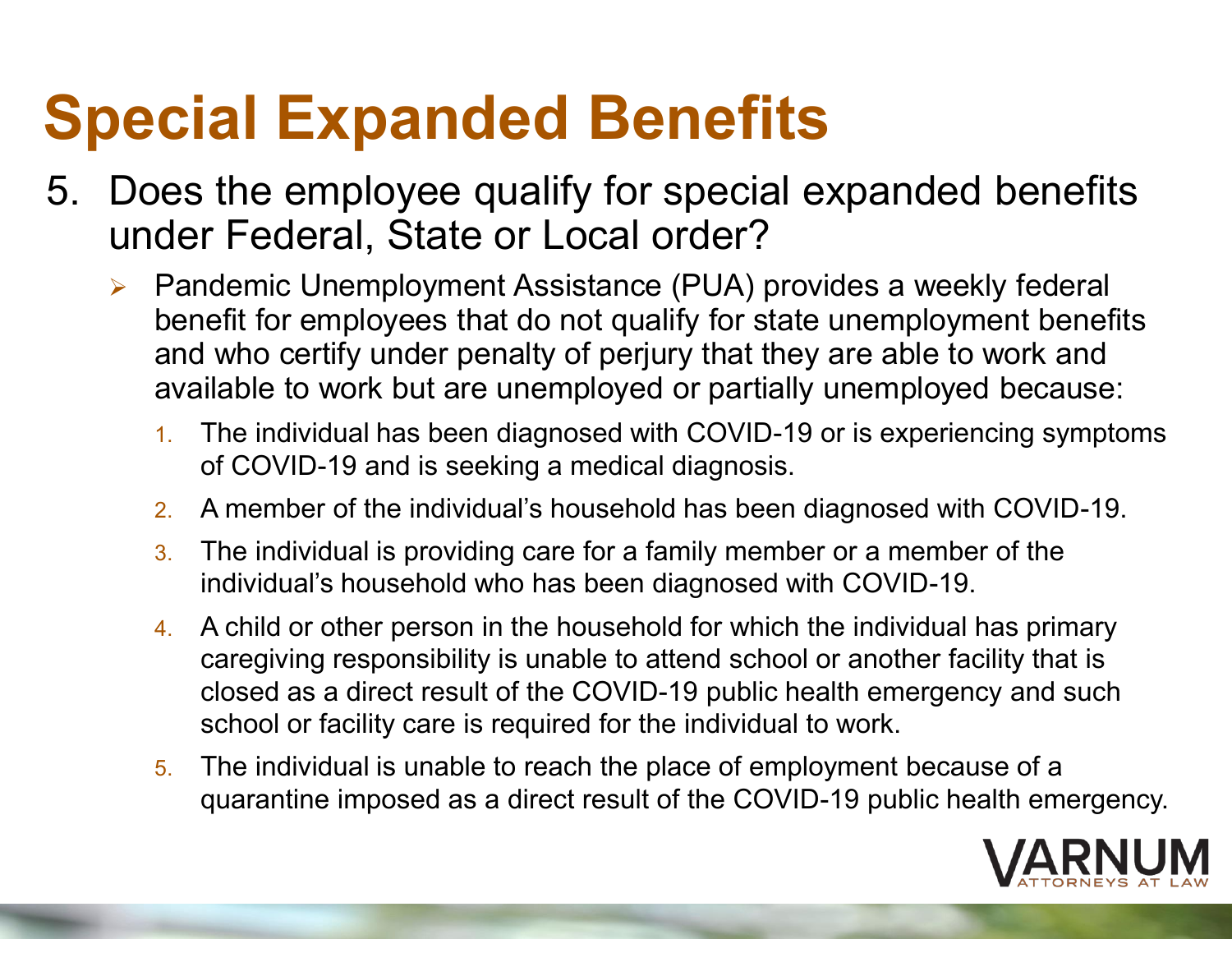# **Special Expanded Benefits (Cont.)**

- 6. The individual is unable to reach the place of employment because the individual has been advised by a health care provider to self-quarantine due to concerns related to COVID-19.
- 7. The individual was scheduled to commence employment and does not have a job or is unable to reach the job as a direct result of the COVID-19 public health emergency.
- 8. The individual has become the breadwinner or major support for a household because the head of the household has died as a direct result of COVID-19.
- 9. The individual has to quit his or her job as a direct result of COVID-19.
- 10. The individual's place of employment is closed as a direct result of the COVID-19 public health emergency.
- 11. The individual is an independent contractor who is unemployed, partially unemployed, or unable or unavailable to work because the COVID-19 health emergency has severely limited their ability to continue performing their customary work activities, and have been forced to suspend such activities.
	- ➢ **Yes** → Provide information regarding unemployment benefits. Eligibility is not determined by Employer.
	- ➢ **No** → Move to Question 6.
- ▪ NOTE: Like recipients of state unemployment benefits, PUA recipients will be eligible for the \$600 FPUC benefit for any week in which they are eligible for at least \$1 in underlying PUA benefits.

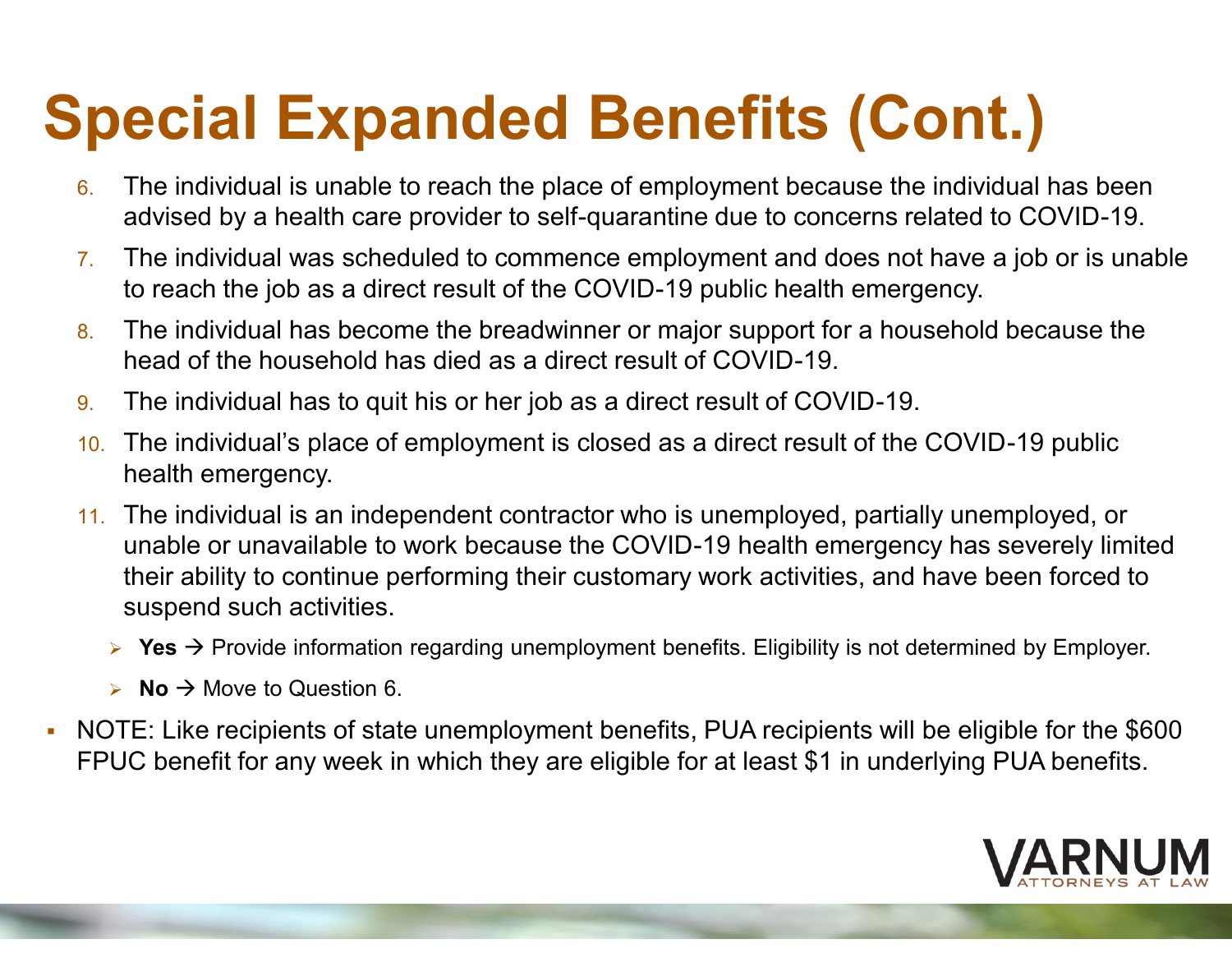# **Disability Accommodation and FMLA**

- 6. Is employee a qualified individual with a disability (ADA) or have a serious health condition (FMLA)?
	- ➢ **Yes** → Proceed to ADA and/or FMLA unpaid leave analysis.
	- ➢ **No** → Move to Question 7.

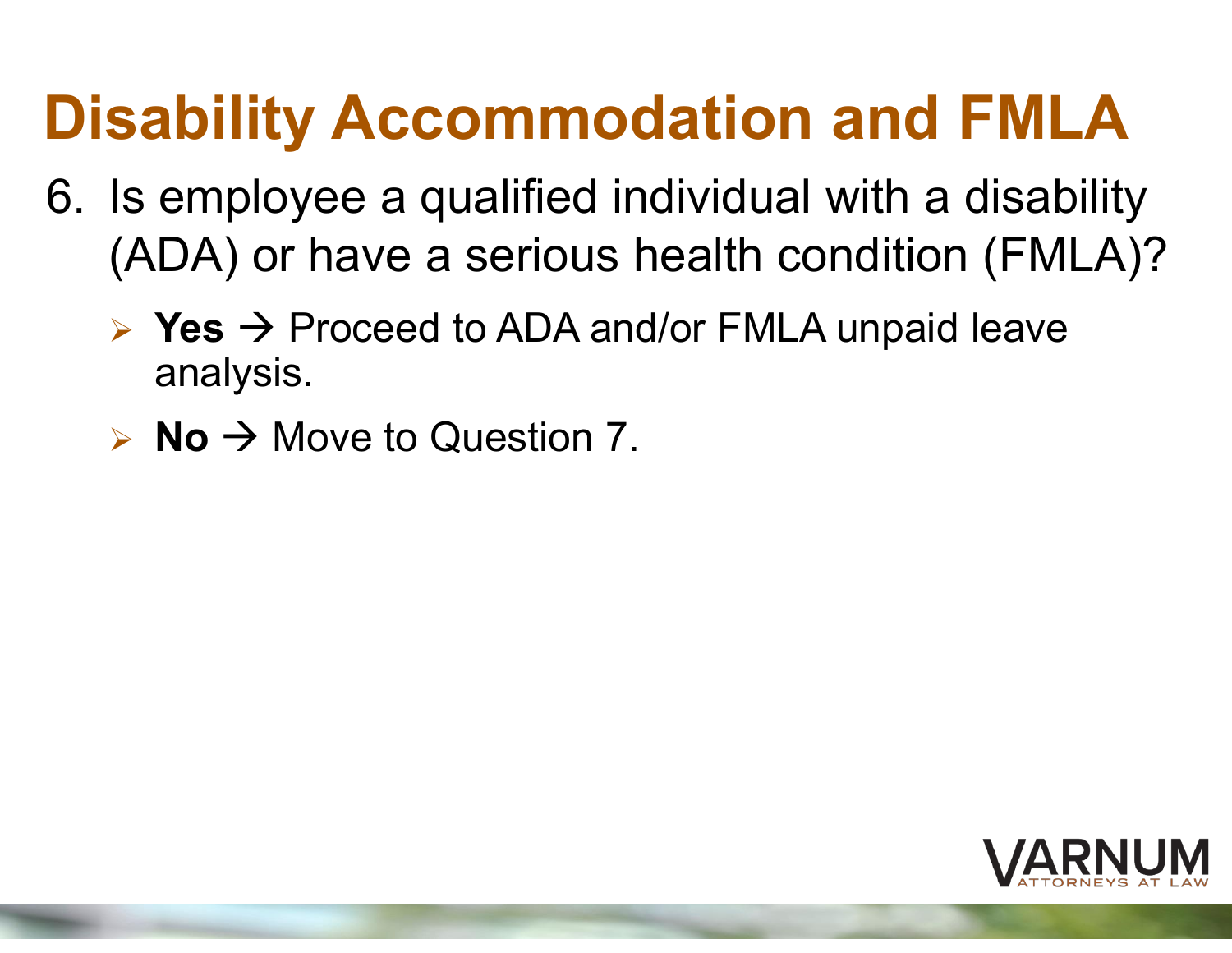### **Employer Leave Policies**

- 7. Does the employee have accrued but unused PTO or vacation available?
	- ➢ **Yes** → Offer paid time off to employee as appropriate.
	- ➢ **No** → Consider unpaid leave of absence.
	- ➢ **No** → Discipline for violation of attendance policies or failure/refusal to report for work.

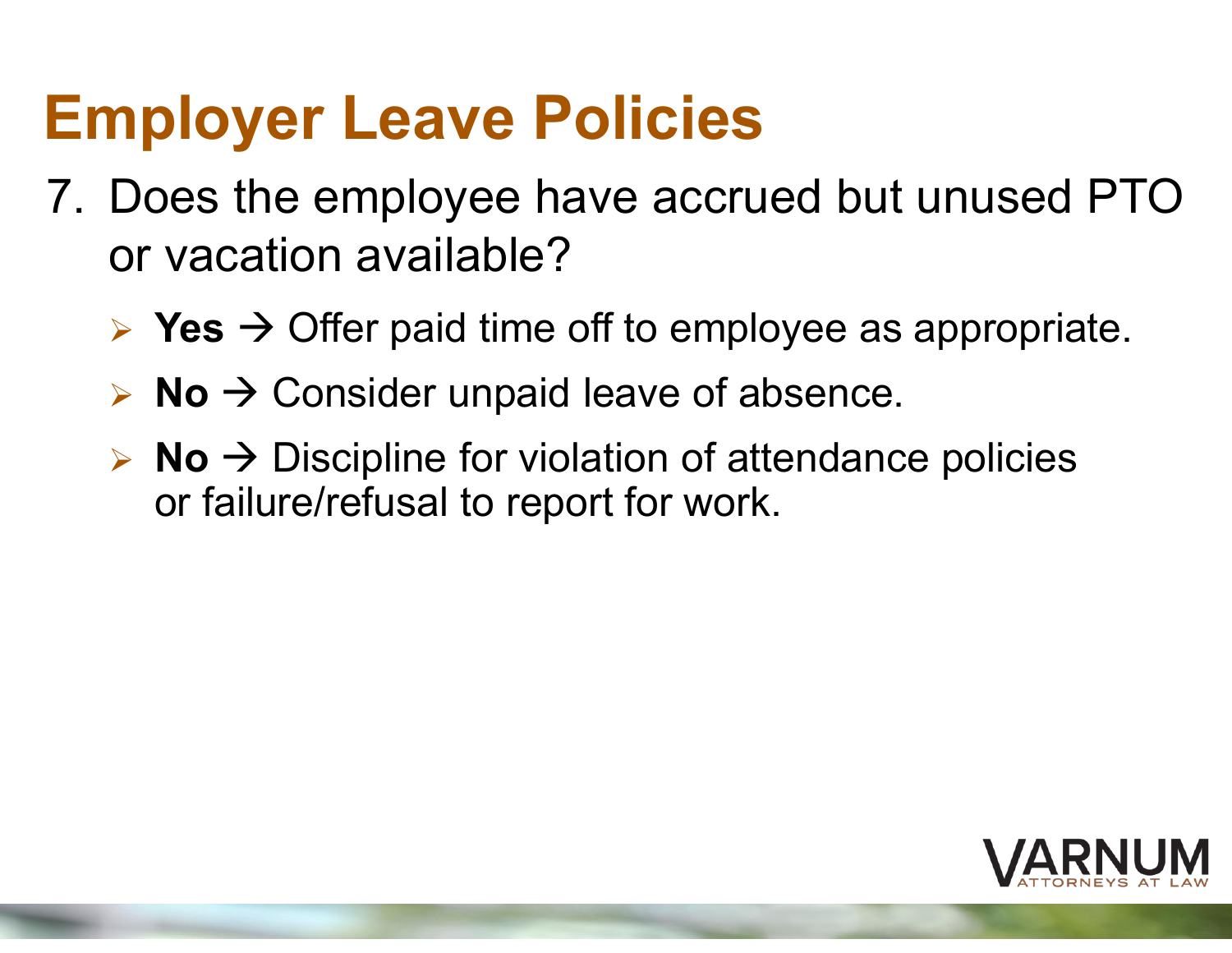## **Safety Measures to Protect Employees**

#### **Evaluate Potential Worker Exposure Based on Job**

- **₽**  Pursuant to OSHA Guidance, there are four risk exposure levels: very high, high, medium, and lower risk.
	- ➢ **Very High Risk**  –– doctors, nurses, dentist, first responders, laboratory workers etc. (performing intubation, cough induction, bronchoscopies, invasive specimen collection).
	- ➢ **High Risk**  –– Healthcare delivery and support staff exposed to known or suspected COVID -19 patients e.g., doctors, nurses and hospital staff that enter patient rooms.
	- ➢ **Medium Risk**  – Job requires frequent and/or close contact (6 ft) with people who may be infected with COVID -19, but who are not known or suspected patients. Includes workers in areas with ongoing community transmission and those who have frequent contact with travelers from international locations (e.g. schools, high population -density work environments, some high -volume retail settings).
	- ➢ **Lower Risk**  Jobs that do not require contact with people known to be, or suspected of being infected and does not require frequent close contact (6 ft) with the general public.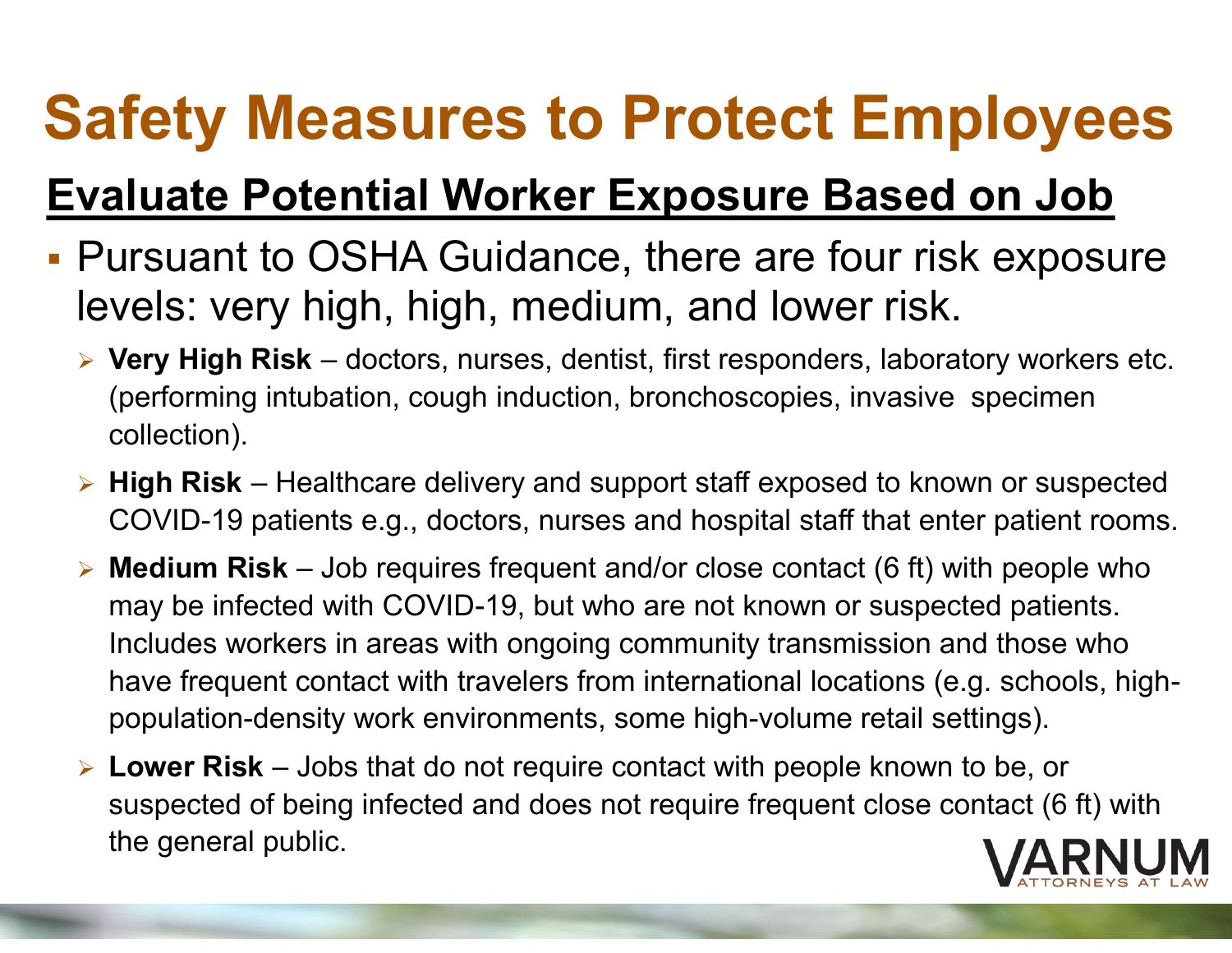#### **Steps to Reduce Risk of Employee Exposure**

- ➢ Restricting the number of workers present on premises and increase distance between work spaces
- ➢ Provide PPE
- ➢ Enforce social distancing
- ➢ Increase standards of facility cleaning and disinfection to limit worker and patron exposure to COVID -19, as well as adopting protocols to clean and disinfect in the event of a positive COVID -19 case in the workplace

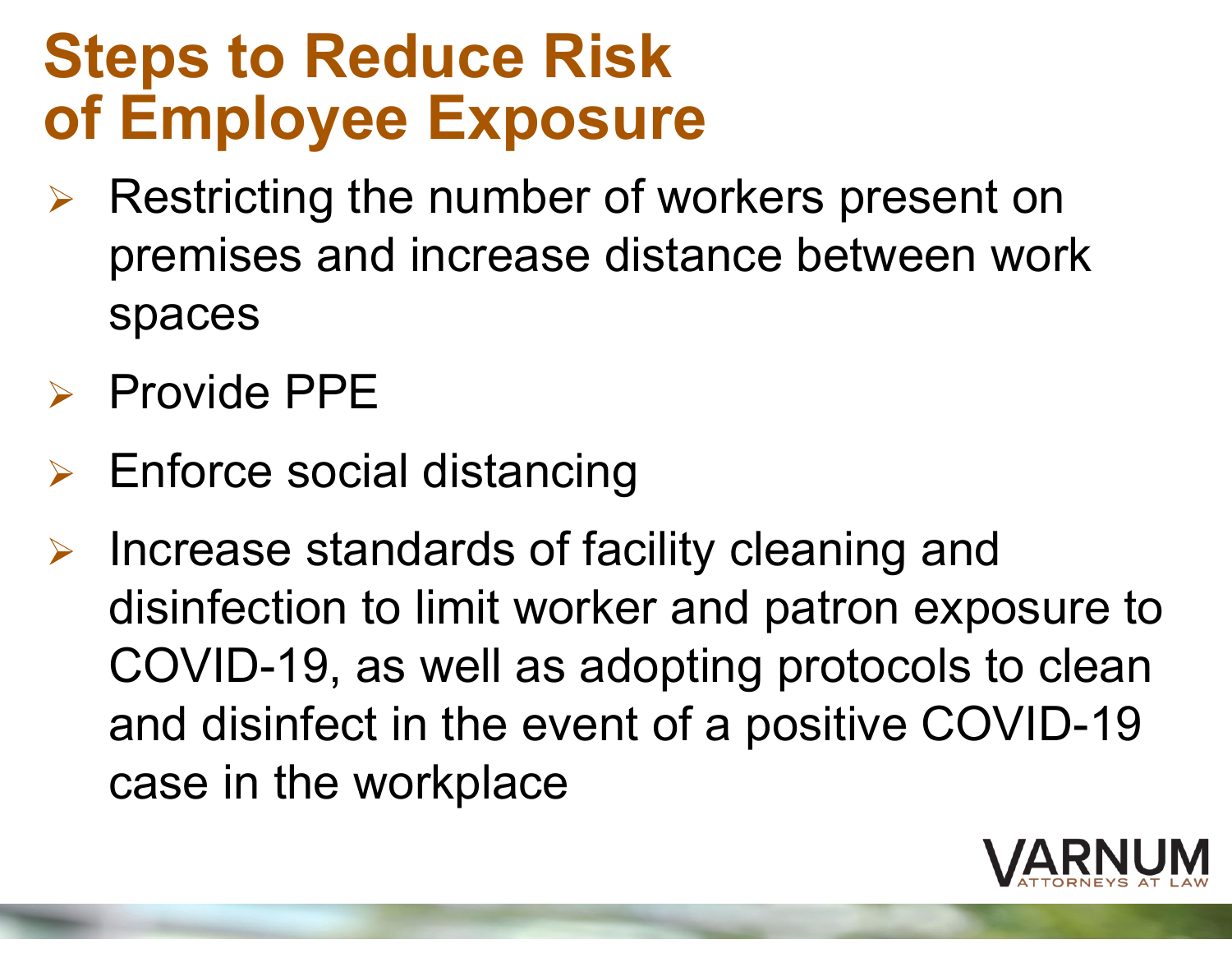#### **Steps to Reduce Risk of Employee Exposure (Cont.)**

- $\triangleright$  Encourage employees to stay home when sick and contact health care provider
- ➢ Educate employees about OSHA Best Practices to Prevent Spread of Infectious Diseases
- ➢ Develop Procedure for Prompt Identification and Isolation of Sick Employees
- ➢ Consider staggered shifts or modifications to the work environment such as one -way aisles, using Plexiglas or tables to create physical barriers between customers and co -workers

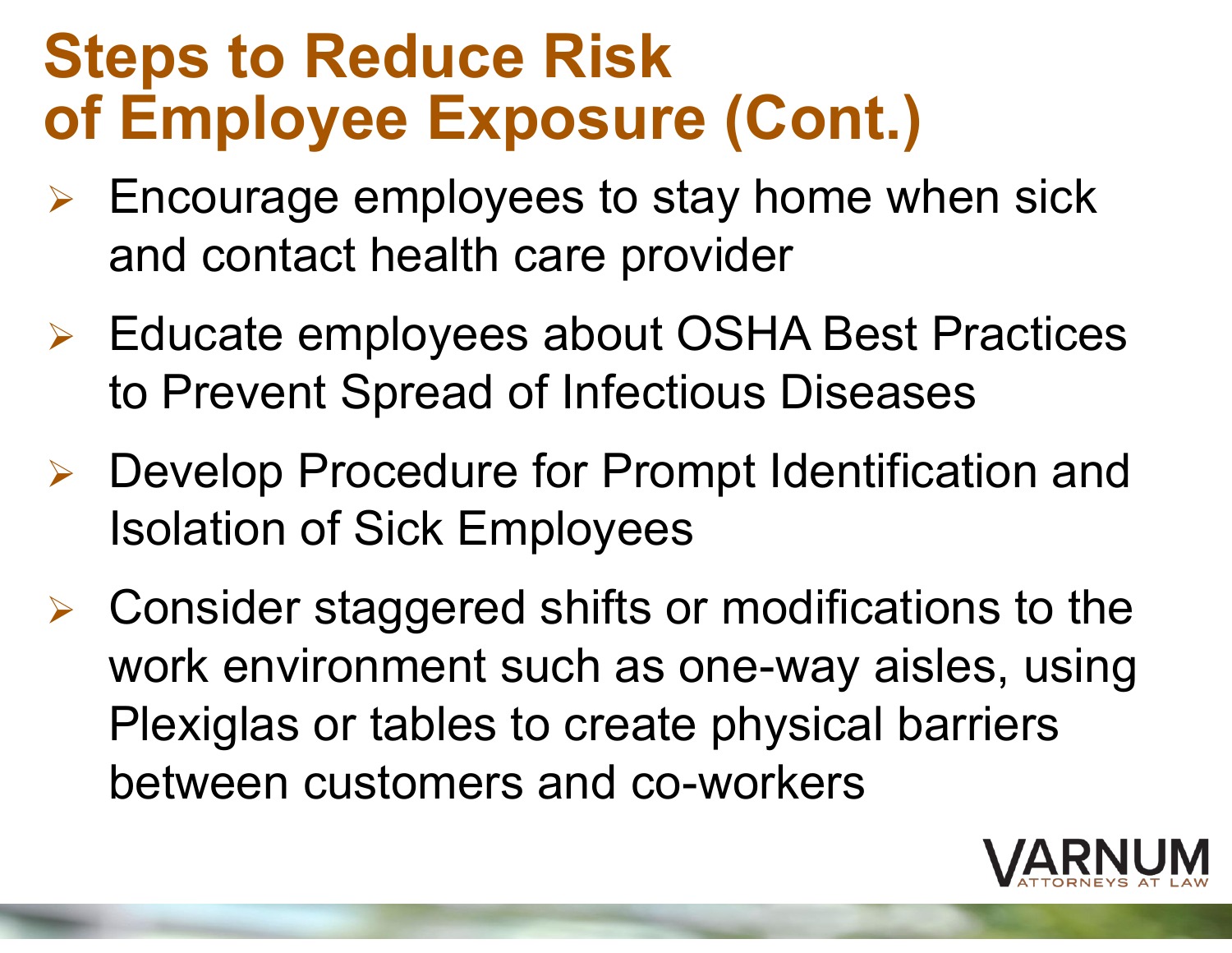# **COVID – 19 Testing in the Workplace**

#### EEOC Approved Workplace Screening Mechanisms

- ➢ **Screening for Symptoms**: Employers may ask employees entering the workplace about any symptoms identified by public health authorities as associated with COVID-19. For instance, employers may ask employees about fever, cough, shortness of breath, loss of smell or taste, as well as gastrointestinal problems such as nausea, diarrhea and vomiting.
- ➢ **Temperature Checks**: Employers may require all employees to have a daily temperature check before entering the workplace and may maintain a log of the results. Employers must maintain the confidentiality of this medical information.
- ➢ **COVID-19 Tests**: Employers may administer a COVID-19 test before permitting employees to enter the workplace without running afoul of the ADA. Employers considering this course of action should review guidance from the U.S. Food and Drug Administration concerning safe and accurate testing.
- ➢ Employers must maintain the confidentiality of medical information obtained through screening.